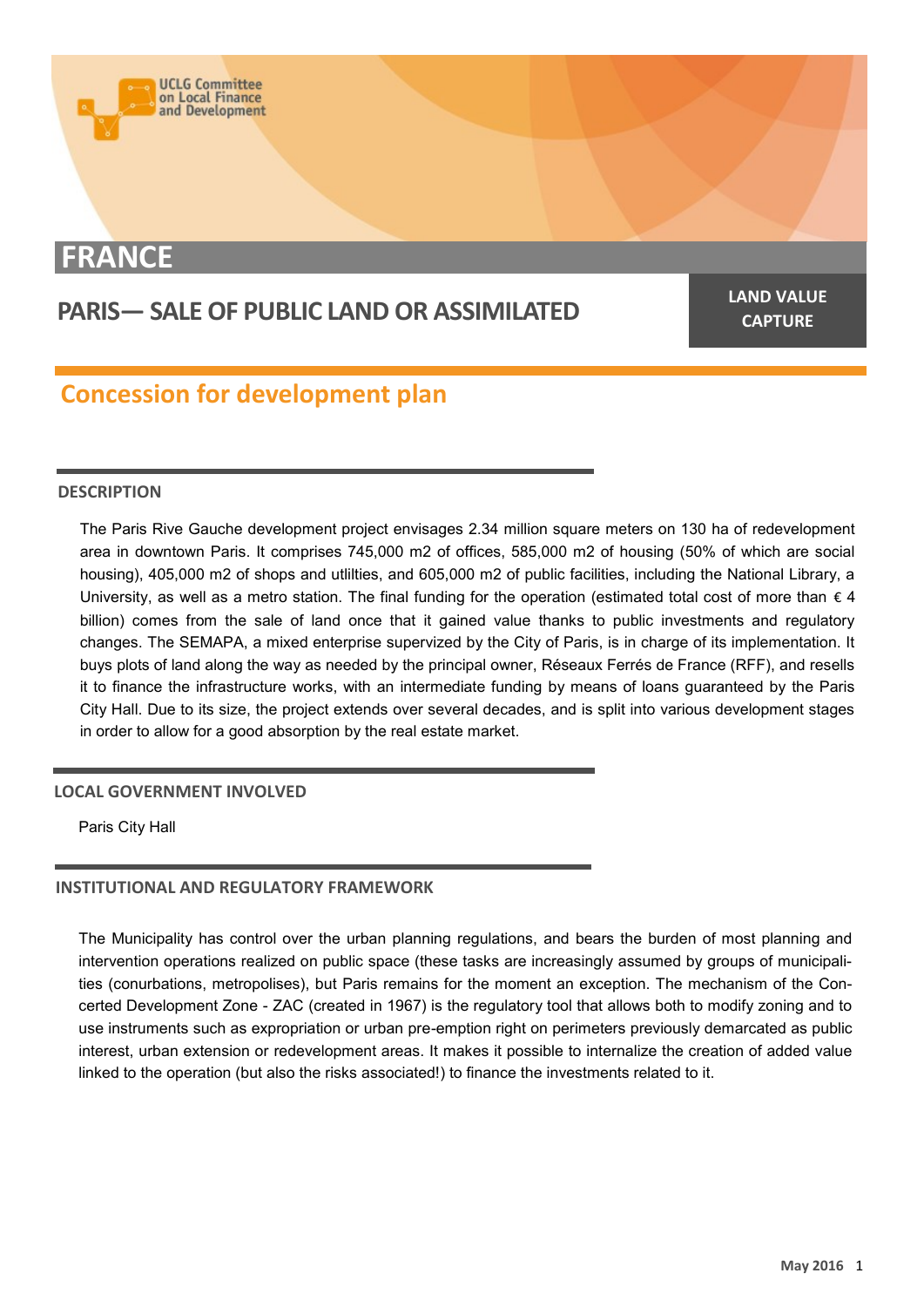# **TRACK RECORD OF THE USE OF THIS INSTRUMENT**

The ZAC Paris Rive Gauche (formerly known as the Seine Rive Gauche) was created in 1991, and SEMAPA has been designated as a developer (since 2006, this type of concession is theoretically compulsorily subject to competition). The change in the municipal majority in 2001 led to an inflexion of the program, with the introduction of 50% of social housing and the preservation of some buildings of heritage value (which will weigh on the budget, the price of land for social housing being lower than that of "market" housing). The project followed the evolution of real estate cycles, with in the 1990s (large real estate crisis) mainly public projects (library, social housing), then the sale of many "private" land charges from the late 1990s Infrastructure investment costs have tended to increase sharply compared with forecasts, due to a buoyant property market until the end of the 2000s, as well as under-estimated technical constraints (in particular the coverage of railways In the middle of the area).

# **EVOLUTIONS AND OUTCOMES**

Between 1991 and 2012, 1.5 million m2 were built. Revenues amounted to 2.1 billion euros (of which 89% came from the sale of property charges and the rest from public shareholdings), compared to 2.3 billion euros of expenditures (the gap being financed through bank loans). Besides, an important part of the investments on the area is financed, including the library, the university, the metro station, several public amenities and social housing (with land sales at preferential prices).

# **STAKEHOLDERS INVOLVED**

Paris City Council, and its armed arm the SEMAPA, are the key stakeholders. They bear the risks and costs of the development operation and recover the benefits. The challenge for them is to give this strategic area a most optimal and productive use (and associated tax revenues), at a minimal cost for the public sector. The risk of the transaction is mitigated by the specificity of the land-based financing mechanism: whereas generally in ZACs the developer acquires the land at the beginning of the operation, which involves carrying costs and significant risks (if the real estate market does not allow for the development of these lands at the expected rhythm nor price), on Paris Rive Gauche, the main owner, RFF (public company in charge to manage and optimize the land of the SNCF), has agreed to sell the land along the way, in parallel with their use, in exchange for a transfer price well-adjusted to market developments (and thus a price potentially higher than the one which would have been derived from a single sale at the start of the transaction). For Parisians, key stakes encompass economic dynamism, employment and associated income, but also the supply of housing, including social housing.

# **MANAGEMENT AND PUBLIC ACCOUNTABILITY**

The results of the overall operation of SEMAPA are public. Numerous consultative meetings were held, particularly in the first years after the change of municipal majority in 2001, and information / consultation mechanisms were put in place. However, local civil society deplores a decline in their influence in recent years.